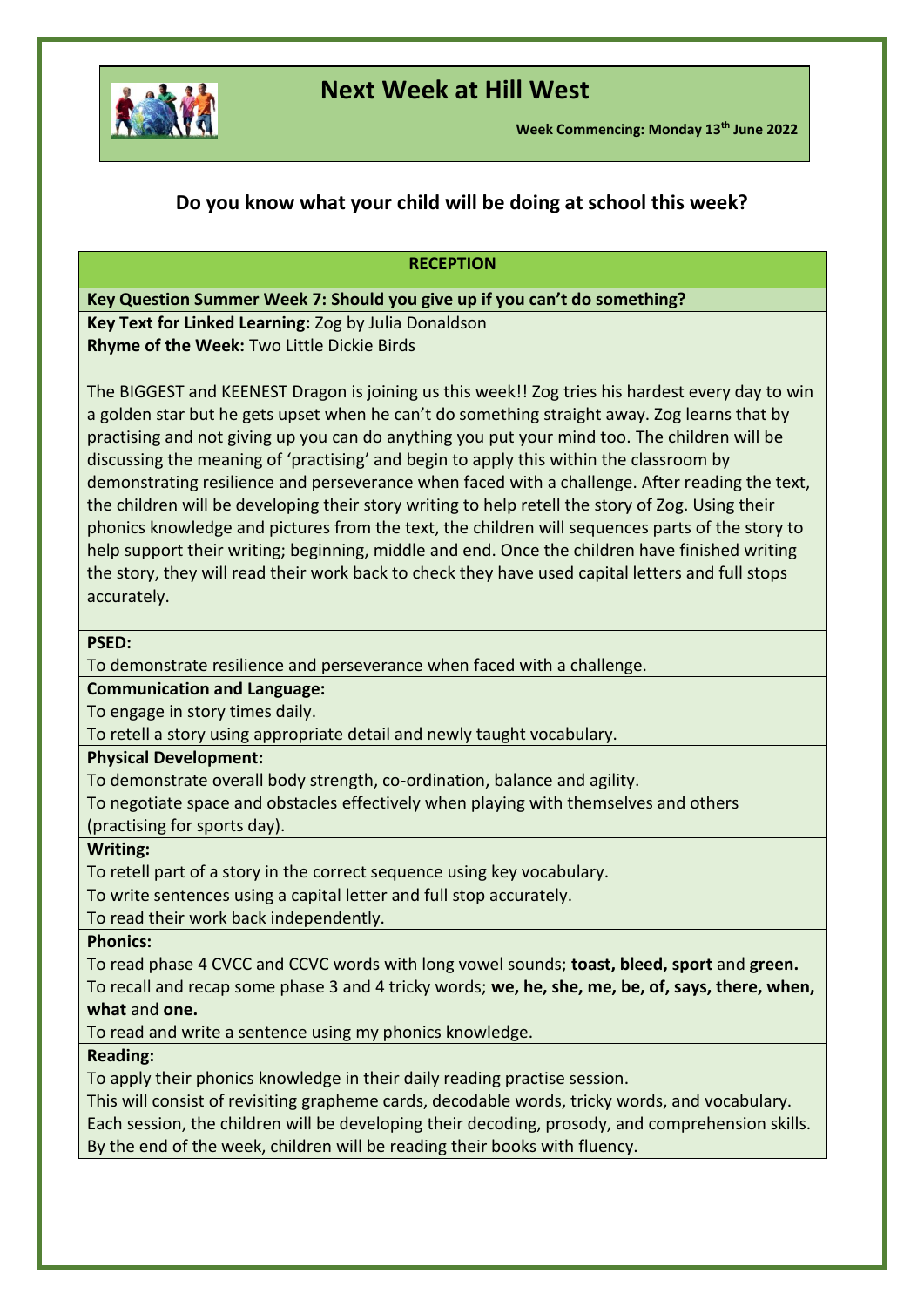**Week Commencing: Monday 13th June 2022**

### **Mathematics:**

To recall number bonds to 5 with speed and accuracy.

To recall some subtraction number pairs fact up to 5.

To name some 3Dimmensional shapes.

#### **Understanding of the World:**

To discuss the importance of seasonal changes (summer to autumn)

#### **Expressive Arts and Design:**

To introduce the artist Kandinsky.

### **Revisit and Review**

To revisit the lifecycle of a butterfly and recap the vocabulary; chrysalis etc. To review numbers up to 10 and 20 and sort them into evens and odds.

### **Vocabulary:**

**practise soothing capture temperature prancing** 

**Homework:** Homework is given out on a Friday and can be brought in throughout the following week.

**Friday 10th June:** To bring in a photo of when you have persevered and write some sentences on how you felt when you achieved it.

**Monday 13t<sup>h</sup> June:** Read book assigned on Big Cat Collins Ebook (accessible throughout the week)

**Wednesday 15th June:** Refer to the 'Weekly GPC recognition and words' sent home and practise reading these.

#### **YEAR ONE**

#### **Key Question Week 2:**

**Key Text for Linked Learning: There's a tiger in the garden by Lizzy Stewart Linked Learning:** English, Science and Art

This week the children will continue to explore our key text 'There's a tiger in the garden'. They will be working towards retelling their own version of this story and they will begin the week by breaking up different events in the story into the beginning, middle and end. They will then move on to looking at two different types of sentences, questions and exclamations. The children need to sort the sentences into the correct headings and then come up with some their own examples. For the final few days the children will spend time writing their own retelling of our key text, utilising the variety of skills we have taught so far including, adjectives, exclamation marks, question marks, capital letter and full stops. To finish they week they will produce a final version that will be displayed.

In science, the children will be looking at the variety if trees that we have in the school grounds. They will be taking their own photos and taking samples of the leaves to decide if they are deciduous or evergreen. They will bring these back into class and make their own details sketches of these and label them as deciduous or evergreen.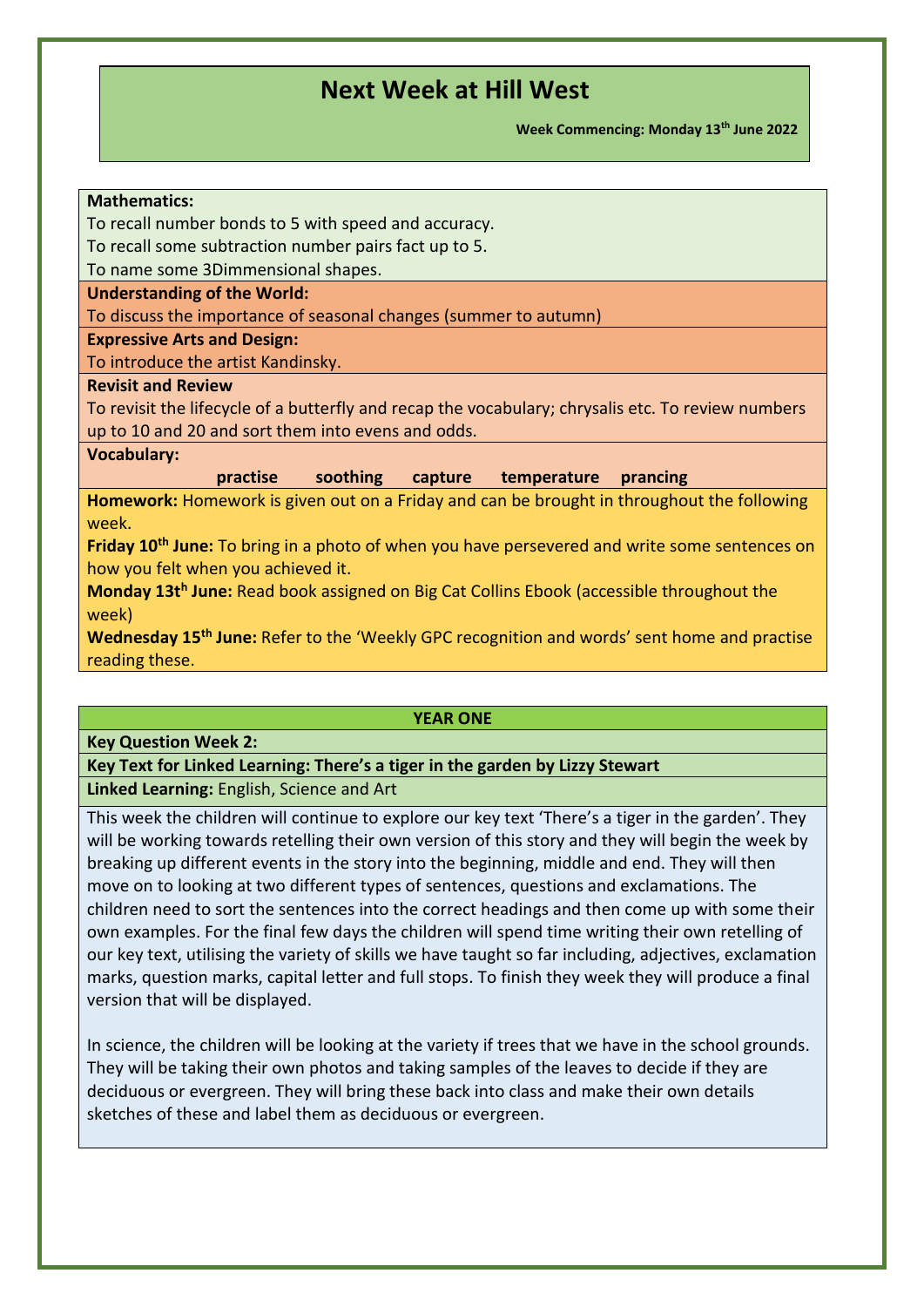**Week Commencing: Monday 13th June 2022**

In art, the children will be investigating the form of Naïve art. They will be looking at the style of these types of paintings and sorting those that are part of this movement and those that are not.

**Phonics:** This week the children will be growing the code for the following graphemes: ay, a-e, ea and e.

They will also be learning the following tricky words: eye, sure, pure, said and were.

Children will be applying their secure phonics knowledge in their daily reading practice sessions. These sessions will consist of revisiting grapheme cards, decodable words, tricky words, and vocabulary. Each session, the children will be developing their decoding, prosody, and comprehension skills. By the end of the week, children will be reading their books with fluency.

**Maths:** In maths this week, the children will be continuing to work with money adding singledigit numbers of pennies, bridging 10p and then subtracting single-digit numbers of pence. They will then move on to subtracting single digit numbers from 2-digit numbers using facts and adding or subtracting 1- digit numbers to/from 2-digit numbers using 1s digit facts or patterns. **Science:** see above

**Geography:** The children will be continuing to hone their geographical observation skills. They will be making observations in different parts of our school environment and making note of what they see, hear, smell and feel.

**Music:** This week the children will continue to identify instruments in music and comment on interesting features heard - pitch, tone, tempo, rhythm and dynamics.

**History:** The children will be continuing their learning of toys from the past. Through their new topic of the history of Lego, the children will investigate toys from a time before they were born. They will begin to look at the first types of Lego and what it was made from.

**DT/Art: see above** 

**RE/PDW:** This week the children will be beginning to understand that household products including medicines can be harmful if not used properly.

**P.E:** This week the children will continue their unit based on athletics and will be focusing on their jumping skills to complete hurdle races. They will be thinking about they can jump over the hurdles most effectively and keep their speed up.

**Computing:** This week the children will discover that blocks can be joined together in ScratchJr. They will use a Start block to run their programs. They will also learn additional skills such as adding backgrounds and deleting sprites. The children will follow given algorithms to create simple programs.

**Vocabulary:** magnificent, whizzes, grumpy, ridiculous, wretched, admits, extraordinarily, replies, absolutely, definitely

### **Homework:**

**Friday 10th June** - As part of our plants topic we would love you to create your own miniature gardens thinking about wild and garden plans and flowering and non flowering plants. You can create this however you like, it could be a drawing, a model or even create your own mini garden with some real plants! You will 2 weeks to complete this. (**Due in June 24th**) **Monday 13th June**- Access your eBook online throughout the week at least 3 times and continue to enjoy your shared book and library book.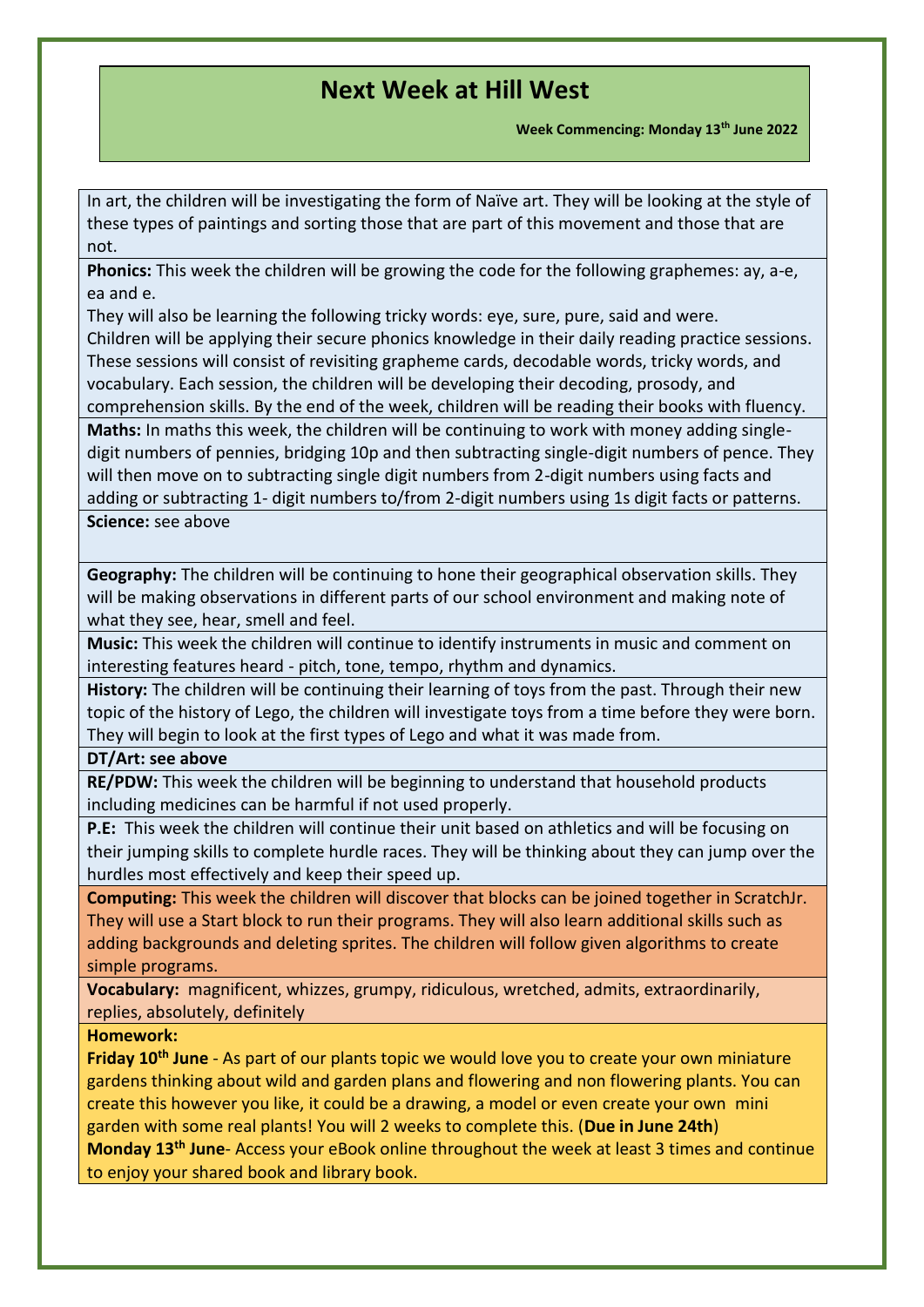**Week Commencing: Monday 13th June 2022**

### **Wednesday 15th June** - Spellings

#### **Year Two**

**Key Question Week 7: Which way will the compass take us?**

**Key Text for Linked Learning:** (DK Plants) to write a Non-Chronological Report

**Linked Learning:** English, Science

This week in English the children will continue to explore a non-fiction text (DK Plants) to write a Non-Chronological Report about 'What Plants need to thrive'. They will be expected to follow their plan that includes the features of a report. Children will be expected to write in present tense and include a range of Year 2 grammar.

In Science this week, children will investigate the growing conditions needed to be right for plants to grow in different environments.

**Maths:** In Maths this week, children will be revising and building upon some of their previous Maths learning. They will apply their multiplication knowledge from last week and identify the inverse operation of division, before creating their own division number sentences. They will then focus on shape. Children will identify the properties of 2D and 3D shapes before finding fractions of shapes. Finally, children will recap their knowledge of time. They will read the time on a clock and use the vocabulary *o'clock, half past, quarter past* and *quarter to* to describe the time.

**Science:** See above

**History:** Continuing with their learning of the Great Fire of London, the children will be using the famous painting of the fire in 1666 where people escaped in panic over the Thames. The children will also be using the painting and other sources, such as Samuel Pepys diary, to identify things that are the same and things that are different.

**Geography:** In Geography this week, children will examine the UK map and identify the UK and its countries. They will use simple compass directions to locate the capital cities and then identify weather patterns In the UK.

**Computing:** This week children will be using iPads to explore Scratch and identify the outcomes created by their programming.

**Music:** In Music this week, children will explore the music 'Rocket' by Gustav Holst, to learn a new song and sing it in different styles.

**Art:** In Art this week, children will collect natural resources to plan their final piece of artwork in the style of Andy Goldsworthy.

**PDW:**In PDW this week the children will be looking at what democracy means and learning about how Great Britain is a democracy.

**P.E:**. In P.E children will be taking part in athletics, focussing this week on sprint techniques and how to use their bodies to maximise performance.

**Key vocabulary:**  Faces, edges, vertices, inverse, half, quarter, outcomes, democracy, compass, sprint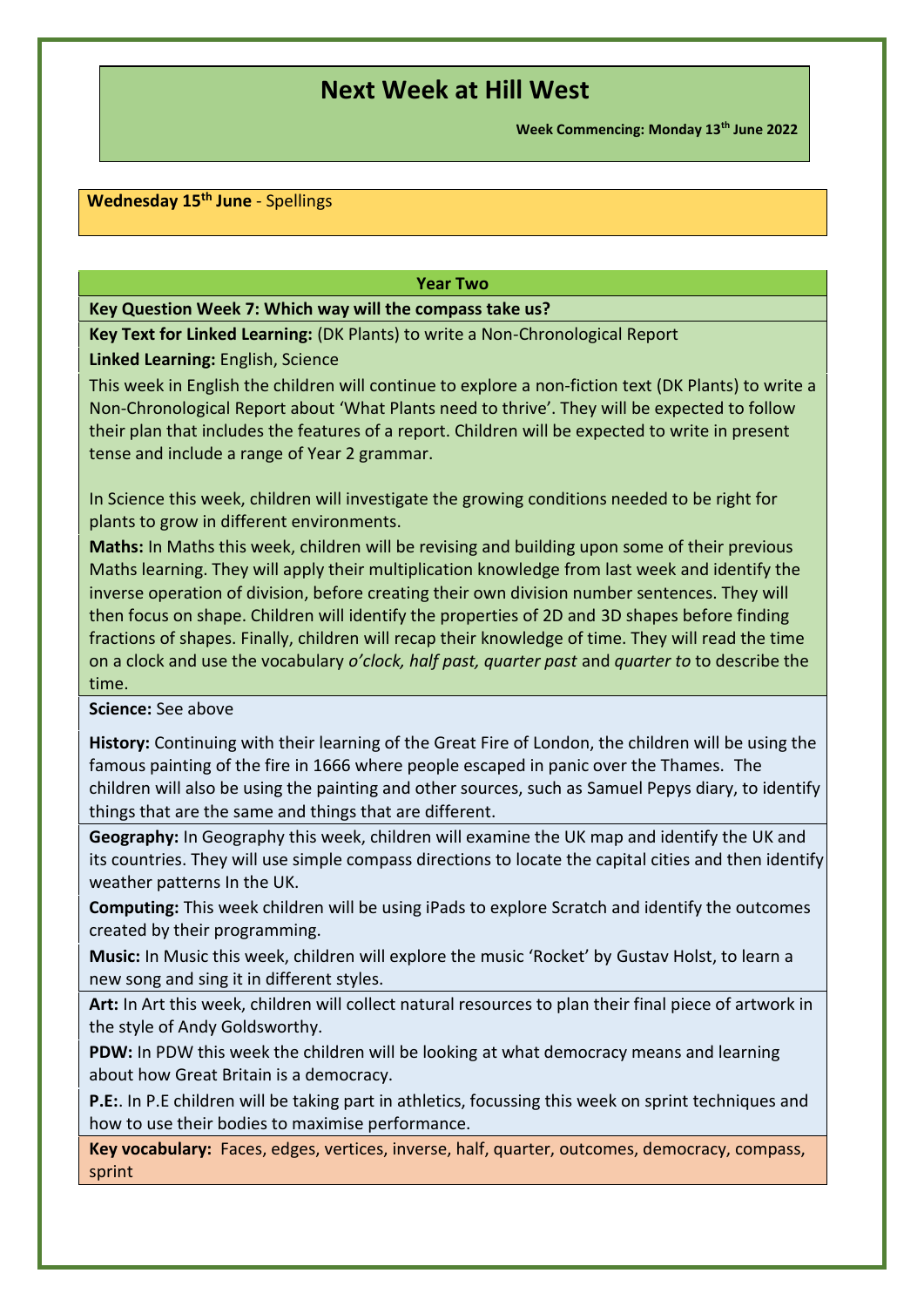**Week Commencing: Monday 13th June 2022**

**Homework: Every day:** 5 minutes of TT Rockstars and 10 minutes of reading.

**Friday 10th June**- Choose a Traditional Fairytale that you will then retell in your own words whilst changing the setting and the characters. They will need to hand write the piece and return to school on Monday **13/06/22** in their reading folders.

**Monday 13th June -** Complete one Reading Eggs Lesson

**Wednesday 15th June -** Find a cube, cuboid, pyramid or prism at home (for example, a cereal box). Count the number of edges, faces and vertices it has. Find another object of the same shape. Are the properties always the same?

#### **YEAR THREE**

**Key Question Week 2:** How can I bee a better friend?

**Key Text for Linked Learning:** How to make a better world By Keilly Swift

**Linked Learning:** English, Geography

In English this week, children will recall what we read last week in our key text and discuss what inspired them. Linking with our Geography lessons they will create a persuasive poster and letter to be shared with our community, to encourage the protection and conservation of local wildlife. They will employ persuasive devices to ensure they capture their reader's interest. They will look at examples of persuasive writing to support their own ideas before writing a final draft of their letter. They will use clear paragraphing and emotive language to make their points clear. In Geography, following their wildlife survey last week children will learn about how wildlife supports our local ecosystem, with a focus on bees, and will begin to design improvements to our school to support a better habitat.

**Maths:** Children will be continue to deepen their knowledge of addition and subtraction by using the 'Frog' method to add and subtract larger numbers. They will then consolidate their skills by calculating change from £5, £10 and £20.

**Science:** The children will deepen their understanding of water transportation in plants by investigating how water is transported through carnations. What similarities and differences can the children notice between how celery and carnations absorb and transport water.

**History:** This week children will look at evidence and artefacts from the Bronze Age to learn how they cared for their dead. They will then make comparisons to modern day life and Ancient Egypt.

**Geography:** See above

**Computing:** Children will be consolidating their learning from the previous lesson and program a sprite to move in different directions by creating a code.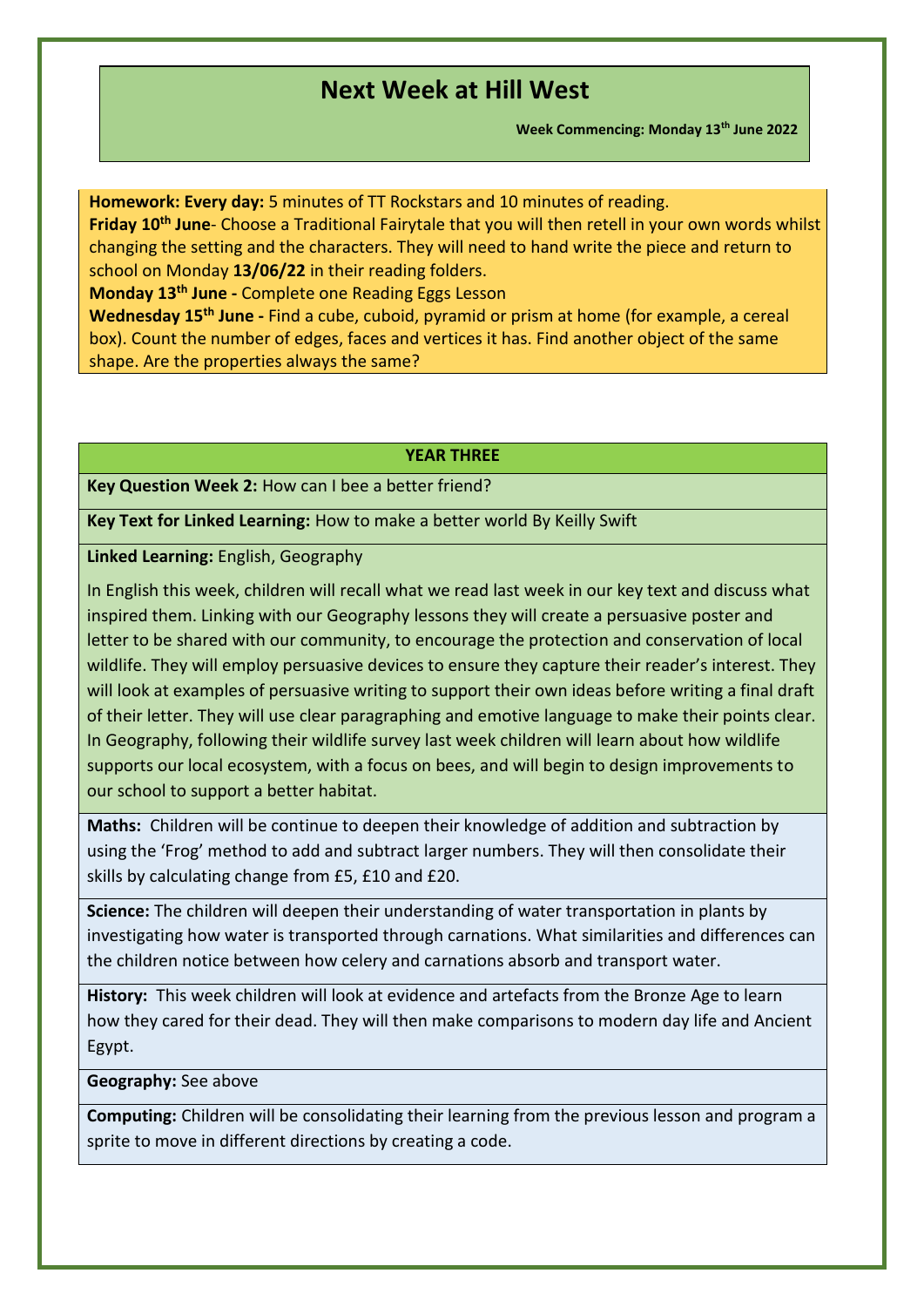**Week Commencing: Monday 13th June 2022**

**Music:** The children will be completing their own written piece of music. Once completed, children will then practise their original piece of music before performing it to their peers.

**Art/ Design Technology:** Children will look at the work by artist Yayoi Kusama, looking at her concentric patterns and sculptures in particular. They will then begin a small project taking inspiration from her designs.

**PDW/R.E.** The children will be revisiting Islam, looking at Ramadan. Why is this festival so important for Muslims?

**P.E:** This week, children will develop the ability to run at speed, using arms and upper body to increase performance. They will then use this skill to run and jump over hurdles.

**MFL:** The children will have another opportunity to perform this week as they will be performing the story they learnt the previous week. Can the children remember their lines, use correct pronunciation and prosody?

**Vocabulary:** From How to make a better world: positivity, emotions, self-care, kindness, affirmation, opinion, respect, campaign, environment, climate

**Homework**: 5 minutes of TT Rockstars every day and at least 10 minutes of quiet reading

**Friday 17/06/22:** Create a fact file about a young activist (Greta Thunberg/Malala Yousafzai)

**Monday 13/06/22:** Reading - Complete one Reading Eggs Lesson, Practise spellings.

**Wednesday 15/06/22:** Complete the '3D Shapes' worksheet

### **YEAR FOUR**

**Key Question Week 7 Summer term:** Do you know about the cannibal Roman? He was glad he ate her

**Key Text for Linked Learning: The Roman News**

**Linked Learning:** English/Geography

In English this week, the children will focus on up to date Newspaper articles about Pompeii. They will keep looking at features of a newspaper such as – Headline, orientation, main body of the text, reorientation, photo and caption. They will analyse a few articles and deconstruct a newspaper article and put it back together in their book identifying the key parts. They will consider and look for key questions asked in a text. They will reorder the story of Escape from Pompeii so that events are in chronological order and they will consider the important key facts they will include in their article about Pompeii. Finally they will look at a model Newspaper article about Pompeii ready to start writing.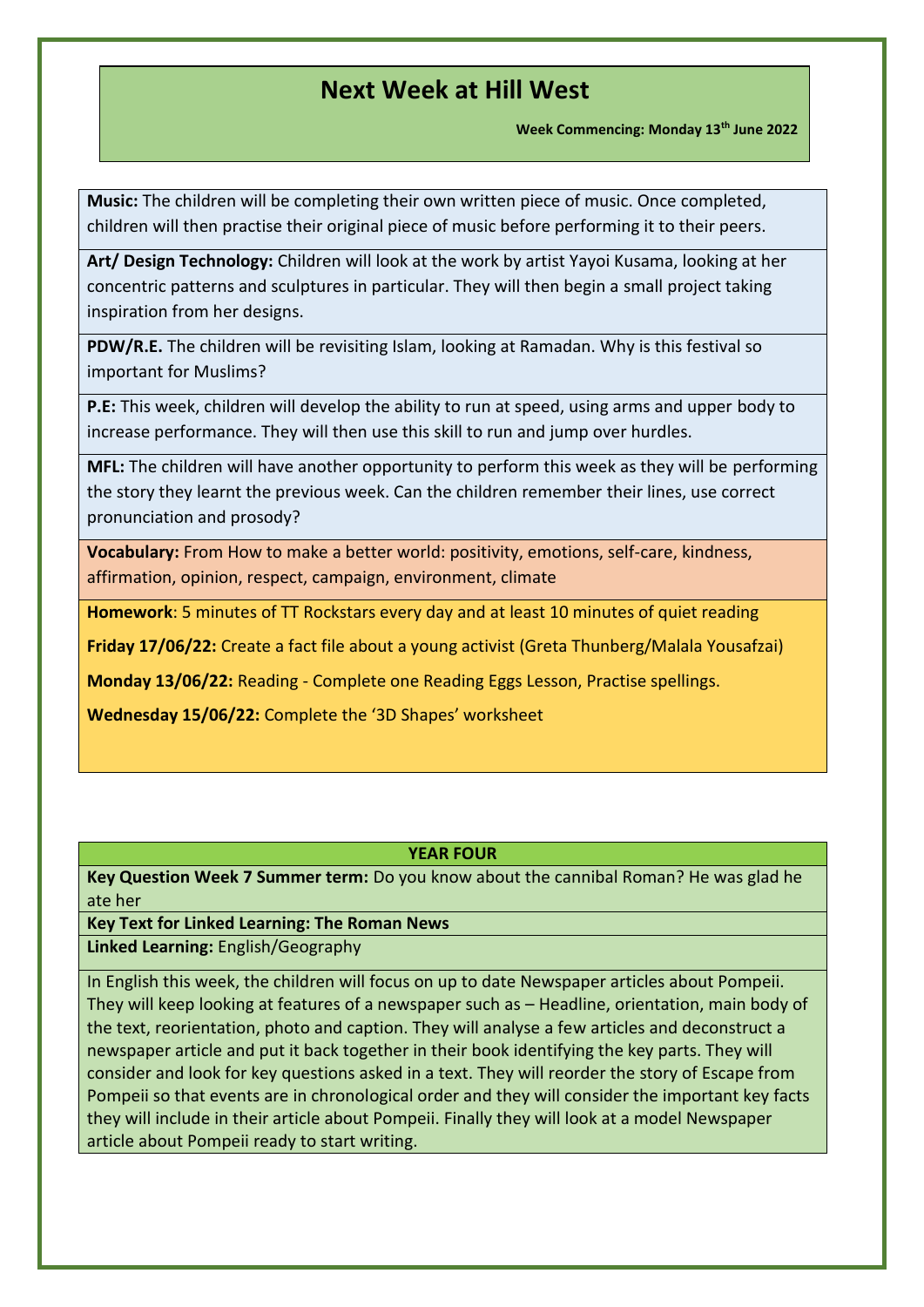**Week Commencing: Monday 13th June 2022**

**Maths:** In maths this week the children will start a series of 5 units on Multiplication and division –At the start of the week, they will

**Science:** In science this week, children will continue the new topic of understanding how vibrations make sounds and are transferred from one area to another ; they will

**History / Geography:** In Geography, children will.

In History this week, the children will continue their studies of ancient Romans, focusing on .

**Computing:** In computing this week, children will continue the new topic of image editing,

learning how digital photos can be changed to improve the overall look of the photo.

**Music:** In music this week, as well as the regular clarinet lesson focussing on the elements of music. Over half-term they will have practised a new note  $-C$  – and be able to integrate that note into a composition using their prior learning of D and E – writing, then reading their own stave.

**Art / Design Technology:** In Art this week, children will study paintings by the Artist Monet, they will then try to explain the techniques used and how the work makes them feel emotionally.

**PDW / R.E:** In PDW, children will further explore how conflicts can be resolved by looking at things fairly and the use of a mediator so speed up the process.

**P.E:** In P.E children will further develop their agility and co-ordination through multi-skills athletics.

**MFL**: In French, children will: revise French .

**Vocabulary:** 

Commanipularis, Discens, apostle, census, elevation, christinaity, bishop, orthodox, dictator, consul

**Homework:** 10 minutes of TT Rocks Stars every evening and 10 minutes of quiet reading **Friday 10th June**: Research the life and times of a Roman emperor – for example Augustus or Consantine - produce a one page A4 hand-written or word-processed document please. **Tuesday 13th June:** One lesson on Reading eggs

**Wednesday 15th June**: listen to or read another poem by Benjamin Zepheniah.

### **YEAR FIVE**

**Key Question Week 7: How does Bejamin Zephaniah react to the Funky Chicken? Key Text for Linked Learning: Funky Chickens by Benjamin Zephaniah**

**Linked Learning:** English

In English, the children will continue to explore Dub poetry is. The children will utilise their developing understanding of poetry features such as: onomatopoeia, rhyme schemes, imagery, anthropomorphism, personification, and metaphors to create their own Dub poem. The children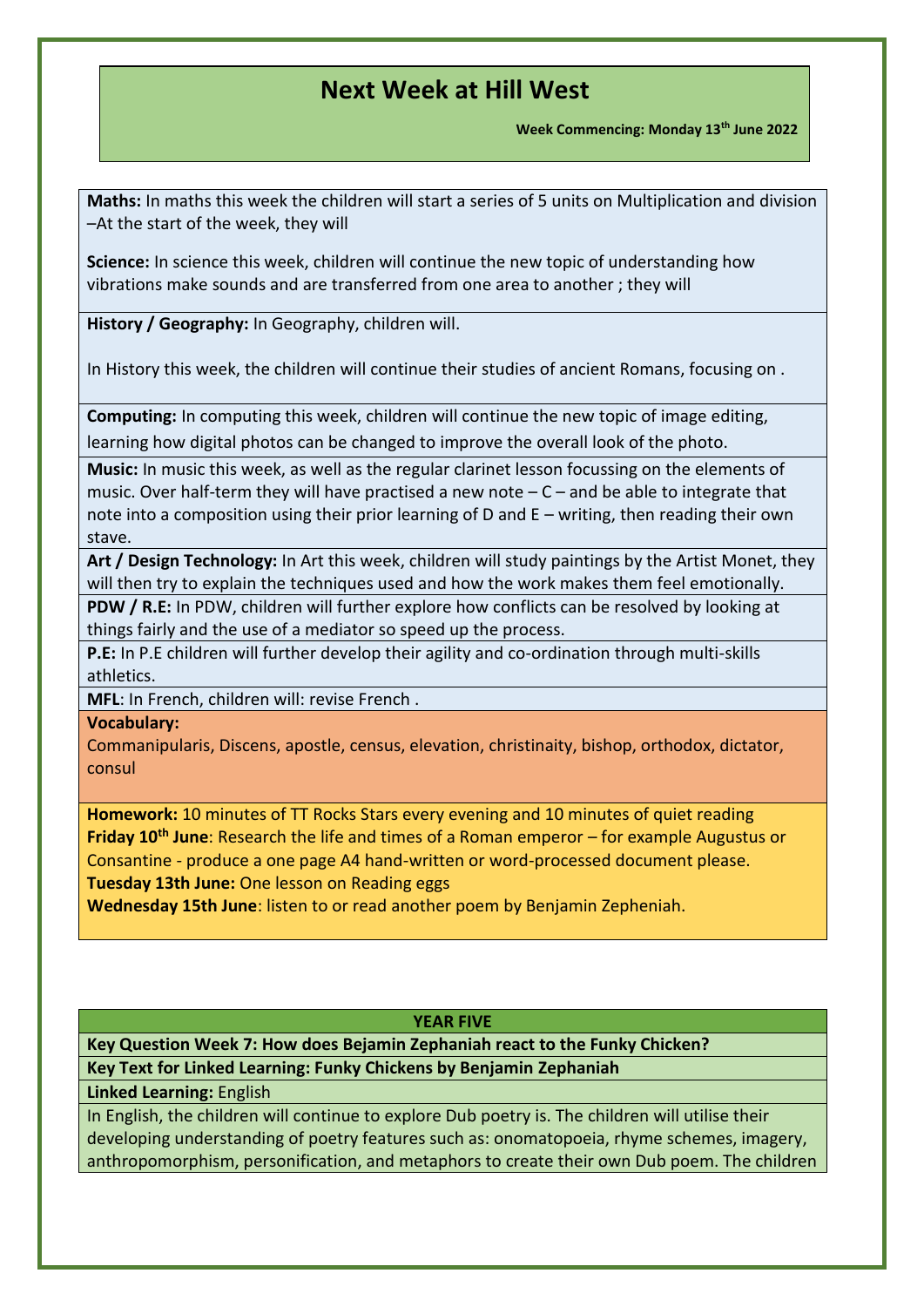**Week Commencing: Monday 13th June 2022**

will plan their poem by considering the language, structure, and presentation and how this can support them to convey meaning in poetry. Once the children have authored their poem, they will perform them to the class. They will practise reciting their poem with intonation, prosody, and performance flare. In Art, the children will produce a monograph using their printing skills. Their print will be based on imagery that is conveyed through the poem Funky Chickens by Benjamin Zephaniah.

**Maths:** In maths children will be using column addition to add decimals and measures including money. They will then revise column subtraction of 5-digit numbers. On Wednesday they will choose counting up (Frog), counting back or column subtraction to subtract. Finally, they will revise column subtraction of whole numbers and counting up (Frog) to subtract decimals and measures including money.

**Science:** Children will revisit what a lifecycle is and then investigate the lifecycle of a mammal (dog and humans) **and** a bird. They will draw the lifecycle and clearly identify the similarities and/or differences between them.

**History:** Children will begin to investigate the Viking longship and its historical significance.

**Geography:** Children will use their depiction of the 4 layers of the rainforests to create a 3D model, showing the different layers and the habitats they support.

**Computing:** The children will develop their understanding of selection by using the 'if… then… else...' structure in algorithms and programs. They will identify the two outcomes in given programs, how the condition informs which outcome will be selected and write their own programs that use selection with two outcomes.

**Music:** Children will review the instruments found in an orchestra and will begin to label their positions in an orchestral ensemble.

**Art:** See above

**Design Technology**: Children will continue to use their new skills in levers, cogs and gears to plan and create a moving scene from one of our narratives this year.

**PDW / R.E:** In PDW, Children will continue their work on the Zones of Regulation. They will review how unexpected behaviours can affect their emotions and identify the appropriate zone these emotions would be placed in.

**P.E:** This week, children will begin training for the 'Sports Day'! They will begin by practising and perfecting their sprinting technique. They will also explore the skills necessary to become long jumpers! They will practise each element separately and then practise combining the correct techniques smoothly, giving and receiving feedback to help others, and themselves, improve performance.

**MFL:** The children will be able to use an online French dictionary to expand range of vocabulary. They will create longer sentences in French giving an opinion about a hobby and saying who they like to do that hobby with.

### **Vocabulary:**

**anthropomorphism, prosody, monograph, anaphora, enjambment, kenning, camouflage moult, cartographer,**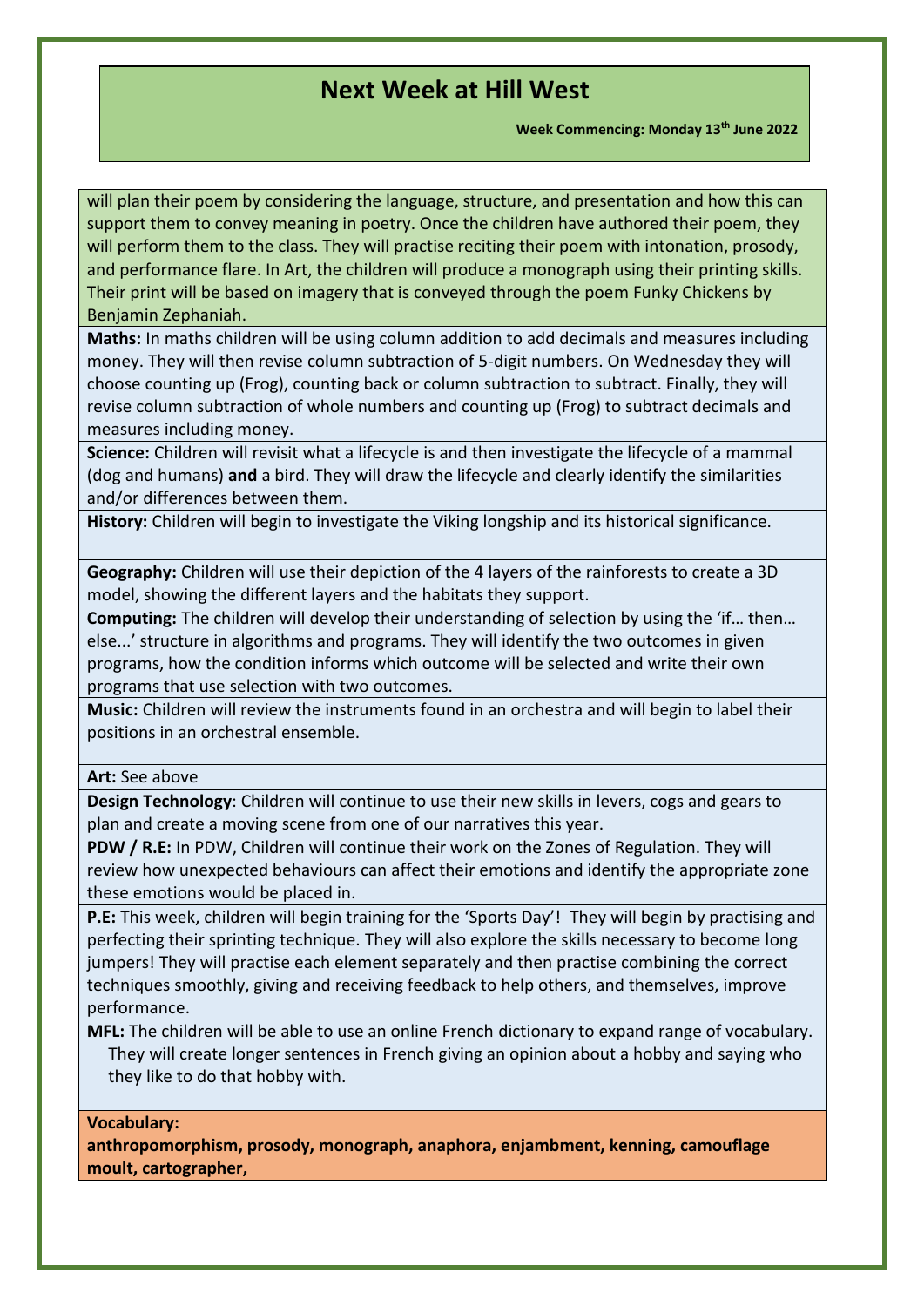**Week Commencing: Monday 13th June 2022**

**Homework: to be completed next; Every day: 5 minutes of TT Rockstars and 15 minutes of Quiet reading**

F**riday 10.06.22:** Draw and label the lifecycle of a butterfly. **Monday 13.06.22:** Complete your next reading egg **Wednesday 15.06.22:** Equivalence questions:  $12+3 = 5x$ ? 21-14 = 6+? 5x6 = 15+?

### **YEAR SIX**

**Key Question Week 7:** Can kindness cure a cold heart?

**Key Text for Linked Learning:** The Arrival – Shaun Tan

**Linked Learning:** English, Art, PDW

This week, Year 6 will be continuing their writing based around the graphic novel *The Arrival.*  They will be using key images from within the text to write a detailed narrative based on the themes that arise within the book and the inference they make. They will revisit and include the figurative devices taught throughout Year 6 to bring their story to life. Aiming to showcase their understanding of metaphor, similes, personification, pathetic fallacy and oxymorons amongst other descriptive devices. By using the Year 6 writing standards as a guide, the children will aim to include more complex grammatical devices and higher tier vocabulary to create a showcase of their best writing. They will describe the abstract setting and characters using language that will help the reader empathise with the relatable themes that unfold in their writing. Once completed, the children will edit and improve their writing and use peer feedback to ensure each paragraph is cohesive and builds atmosphere and intrigue for the reader. This will link to their work In Art, in which children will create a socially-engaged artwork, considering an unknown audience. Aiming to produce 'give-away' artwork that will spread positivity and kindness to others and potentially those who are in need of some kindness and reassurance. Once completed, the children will analyse and reflect on their progress taking account of what they hoped to achieve and the impact it had on others and themselves.

**Maths:** In Maths, children will continue to use their understanding of maths in terms of careers and futures. This week, they will be exploring household bills and other monthly expenditure before researching the price of houses in the local area.

**Science:** In Science, children will observe, research and record features of a range of leaves found in their local environment. They will then design a key to classify leaves found in their local environment. Finally, they will sketch a tree and its corresponding leaf in the style of a botanical illustration.

**Geography:** Children will explore different ways that biomes are being protected and preserved. They will review the local, national and international solutions that are most successful and examine how a more sophisticated understanding of land use is promoting conservation.

**Computing:** In computing, children will continue their creations using 3D models based on their design. They will then evaluate their model and that of another learner, before modifying their own model to improve it. Children will then have the opportunity to print their designs using a 3D printer.